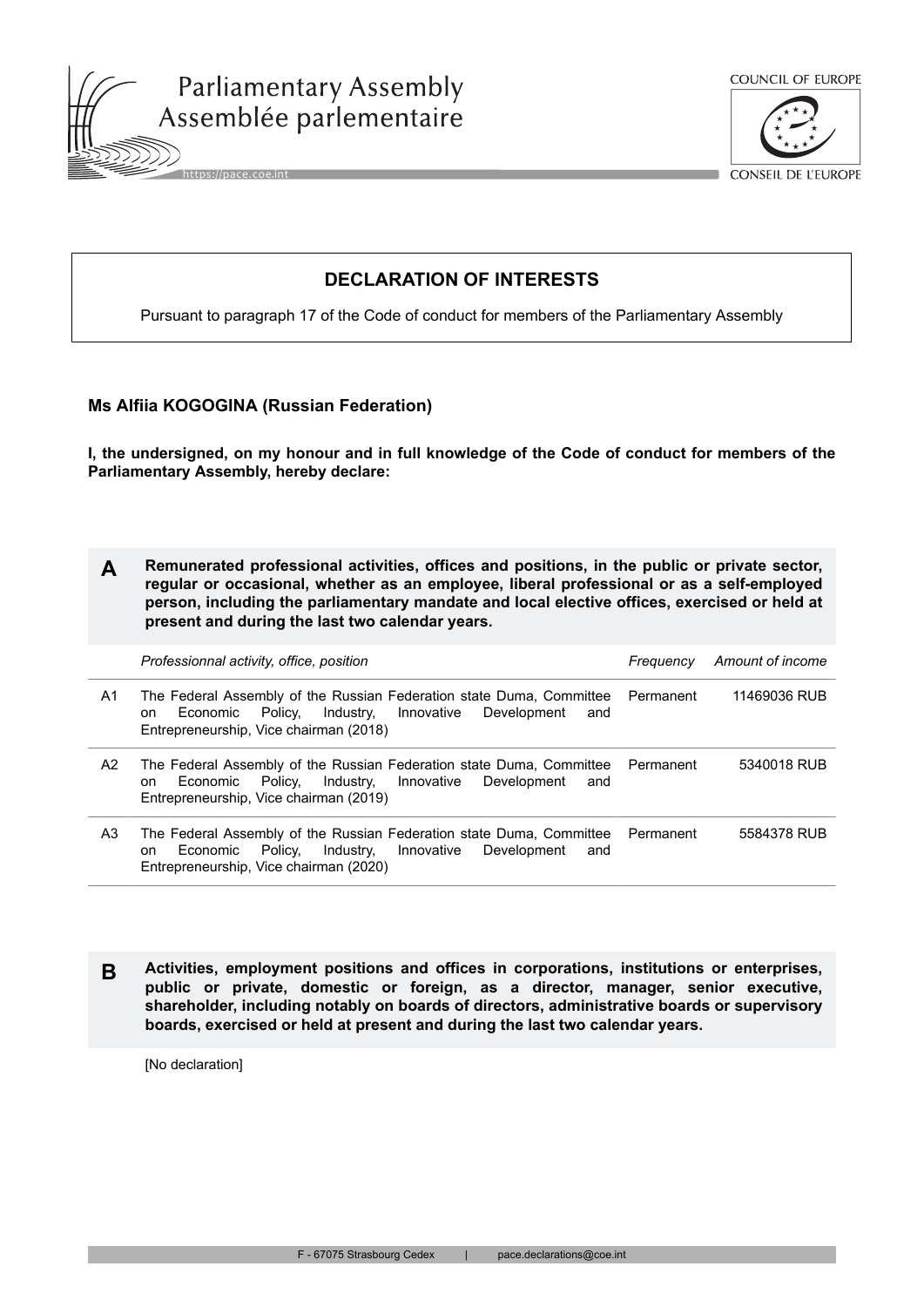**C Participation, whether remunerated or unremunerated, as a member of a management or advisory body (management, supervisory, advisory or administrative board) of institutions or non-commercial enterprises such as NGOs, associations, charities, foundations, clubs, public or private, domestic or foreign, exercised or held at present and during the last two calendar years.**

[No declaration]

**D Occasional activities, mandates, missions and positions, whether remunerated or unremunerated, as consultant, advisor, expert, lobbyist, lecturer, etc. performed at present and during the last two calendar years, including abroad.**

[No declaration]

## **E Membership of friendship groups or interparliamentary relations groups.**

*Friendship groups and position held (chair, vice-chair or member)*

- E1 Member of the Friendship Group with the parliaments of Indonesia, Malaysia, Thailand, Philippines, Singapore
- E2 Member of the Friendship Group with the parliament of Turkmenistan
- E3 Member of the Friendship Group with the parliaments of the South Pacific countries
- E4 Member of the Friendship Group with the parliament of Vietnam
- **F Support, whether financial or in terms of staff or material, donations, including sponsorships and money gifts granted by third parties (additional to that provided by the national parliament and the national political party), accepted during the previous calendar year.**

[No declaration]

**G Gifts, of a value in excess of 200 €, and other benefits and hospitality (such as meals, travel, transportation, accommodation, sporting or cultural events, etc.), offered by a legal or natural person, including when they are bestowed abroad, accepted during the previous calendar year.**

[No declaration]